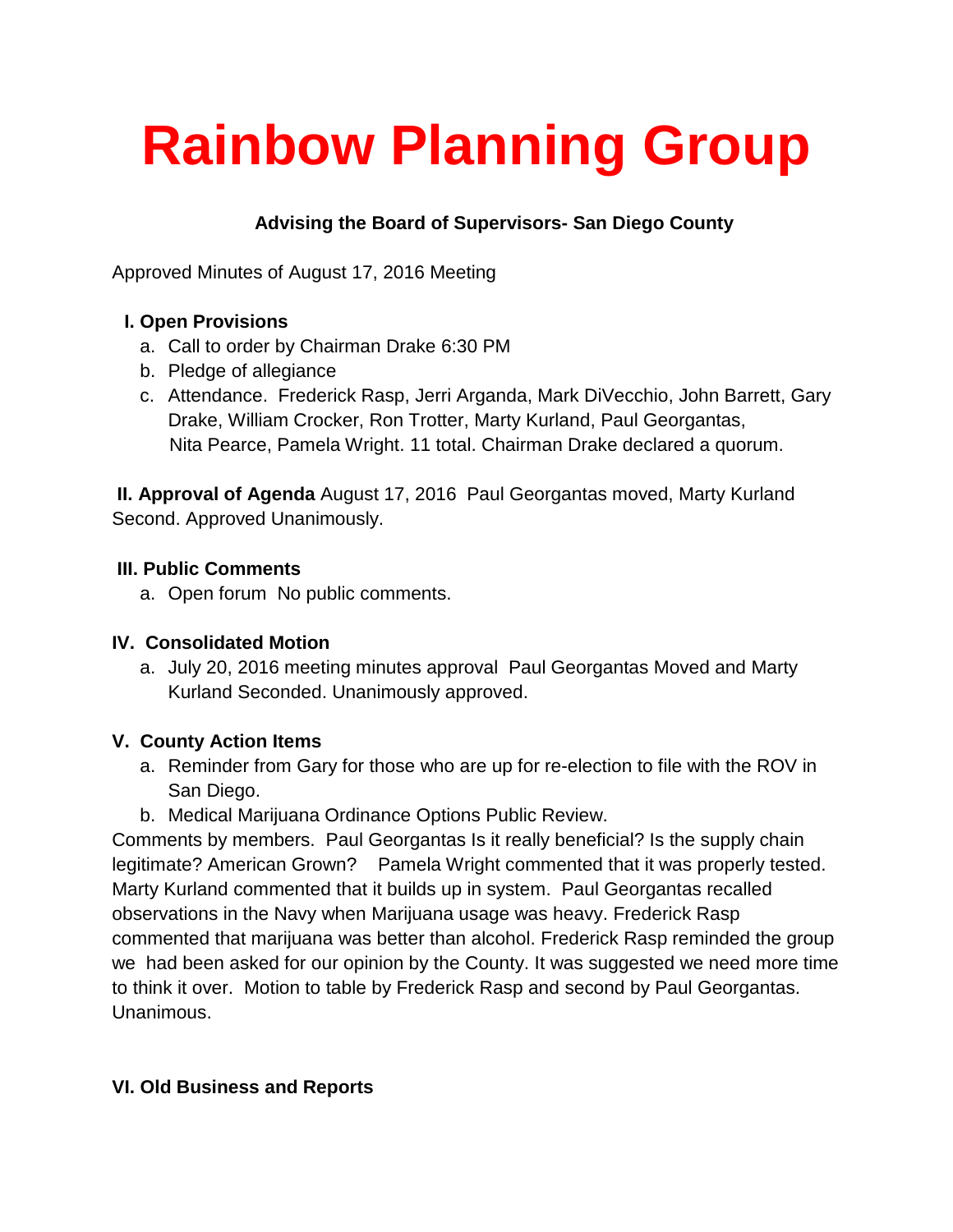- a. Roads and traffic. No Report Kurland
- b. I-15 Design Review Board No report Crocker
- c. Tom Kennedy General manager of Rainbow Water District. Mr. Kennedy gave the group an update on the condition of Rainbow water and reported on plans for the future. The water district is in good shape. Water supplies have been certified for 3 years. It is possible to project adequate supplies out for 9 years. In thirty to fifty years new supplies will be needed. .Mr kennedy sees desalination and reclamation playing a large role in the future. Rainbow water is moving forward with reclamation plans now. Reclamation can be permitted to prior levels of ground water. There is confusion about the amount of prior groundwater. New water mains are being installed to create greater redundancy in the system. Lines are being metered for better monitoring of the system. Individual water meters will become smart meters.
- d. Gregory Canyon Dump Mark DiVecchio stated Rainbow Water District voiced their opposition to Gregory Canyon. Jerri Arganda reported no new news.
- e. ARC Update and Community News. Paul Georgantas Raffle and Barbecue at Vallecitos School September 24, 2016. The Masons are funding the repair of the Restrooms (15-20 K) at the school.
- f. Temporary signs in Rainbow. DiVecchio. Mark passed out information from the County with contact information. This information covers code enforcement, animals, Traffic signs and many other items. Temporary signage remains as it was. It can be directly controlled if permitted. Unpermitted temporary signage can be handled by the County if requested.
- g. Rainbow Community Earthquake and Disaster Preparedness. Gathering of information continues. Frederick Rasp

#### **VII. New Business**

- a. High Pressure gas line that will likely pass through Rainbow to service Military in Miramar.
- b. Possible illegal Marijuana Dispensary in Rainbow off 395. Frederick and Gary saw the Green Cross. Need more information.
- c. Quorum Adjustment Wait till after the election in November to see if we need it. The number 11 was mentioned as a possible change.
- d. Rainbow Boundaries. Mark DiVecchio mention if the Boundaries are expanded we may need a full 15 membership. More data needed.
- e. Fallbrook Hospital Tax. Paul Georgantas will draft a letter to the county asking them to look into the status of the tax now that the hospital is closed.

f. Planning Group Member Business

Frederick Rasp will be out of town next month.